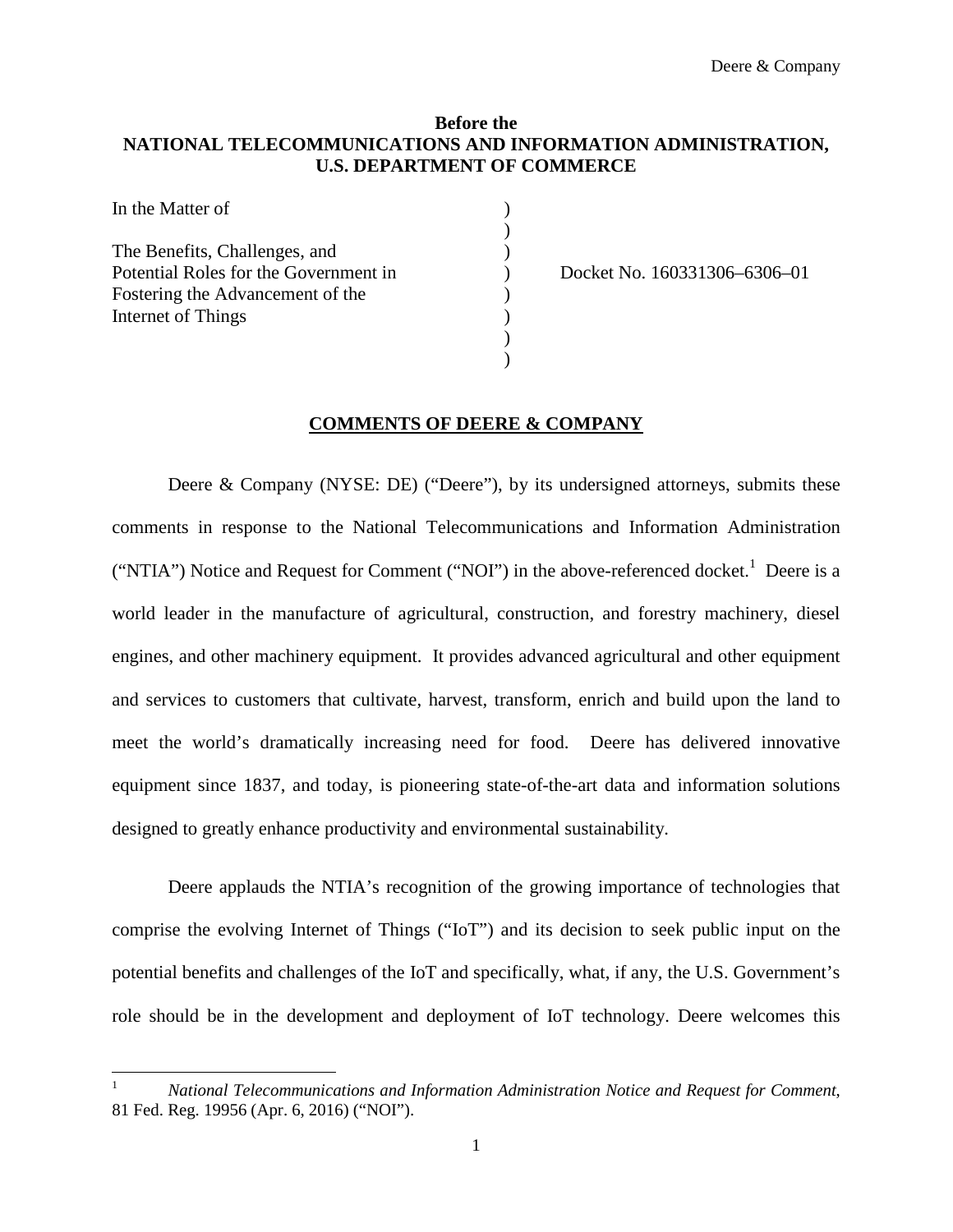opportunity to provide its experience and perspective on the current and future technological and policy landscape of IoT in the United States, and specifically in rural and agricultural areas. As an active innovator and stakeholder in IoT technology deployment in agricultural areas, Deere offers its specific suggestions on steps the U.S. Government should take to foster, and remove barriers to, the development of IoT technologies. $<sup>2</sup>$ </sup>

### **I. Deere's Innovations in Internet of Things Technology**

Deere is a pioneer in IoT advancement in agricultural equipment, giving farmers access to tools that make crop preparation, planting, feeding, watering, maintenance, and harvesting significantly more efficient with lower costs and higher per-acre yields. Deere recognized early on the potential productivity gains that could be achieved by tapping into the digital and information revolution, and beginning ten years ago in 2006, Deere started furnishing construction and forestry equipment with telemetrically enabled mobile systems. Since January 2011, all of Deere's large self-propelled agriculture equipment models (except skid steer loaders) incorporate JDLink™ telematic modems. Modems, along with IoT sensors, third-party and cloud applications, GPS-enabled precision steering systems, and powerful in-cab and farmhouse analytic and mapping programs comprise a highly specialized system that is transforming modern farming techniques in order to meet the expanding worldwide demand for food in an increasingly challenging economic environment.

While these information and communication technology-integrated systems started on large machines (tractors, combines, etc.), they rapidly spread to the entire agricultural production chain. Machine-to-machine ("M2M") communication and machine-to-farmhouse ("M2F")

<sup>&</sup>lt;sup>2</sup> Deere's recommended specific government actions are identified in Section VII of these comments.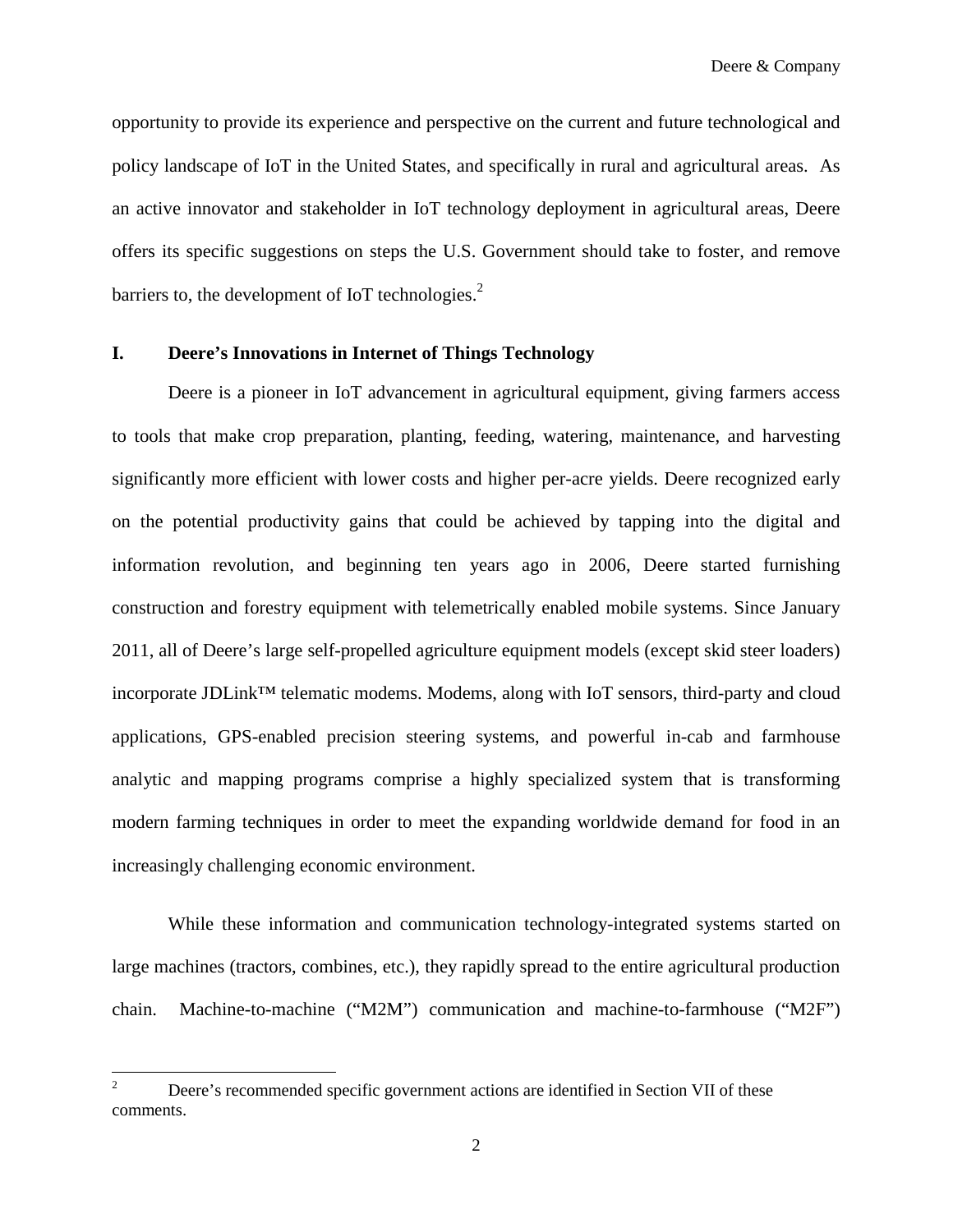communication have become current practice. John Deere's Machine Sync™,<sup>3</sup> Remote Display Access ("RDA"),<sup>4</sup> Service Advisor Remote ("SAR"),<sup>5</sup> and JDLink<sup>TM6</sup> are components of the infield IoT network. Deere's FarmSight™ gives farmers access to detailed agronomic information in the field essential for improved decision making with respect to managing costs and resources. Real Time Kinematics ("RTK")<sup>7</sup> systems leverage cellular connections to access dealer, vendor, and market applications.

Today, the cabin of a contemporary Deere tractor, bearing little resemblance to a traditional piece of farm equipment, is filled with state-of-the art technology supporting precision guidance systems and designed for intense data gathering and processing.<sup>8</sup> Deere's StarFire<sup>™</sup> system enables in-motion equipment to navigate with accuracy of a few centimeters, Deere tractors and implements are equipped with a full suite of complementary information and

<sup>3</sup> John Deere Machine Sync™ allows coverage map sharing and guidance line sharing to improve planting, seeding, spraying and nutrient application. This increases efficiency in the field, because two machines can work simultaneously with each operator having immediate access to coverage maps and guidance lines to ensure complete field coverage. Machine Sync also makes harvesting easier with automated communication and logistics for combines and grain carts, by allowing the combine operator to automatically control the location of the tractor and grain cart while unloading on-the-go.

Remote Display Access enables farm managers and dealers to remotely assist operators with machine setup, setting adjustments and operation. RAD allows farmers to establish a live connection to the GreenStar 2630 display in the cab of a machine.

<sup>5</sup> Service Advisor Remote allows a Deere dealer to remotely access machine's diagnostics systems so they can make sure it's running at peak performance, like having an infield technician. SAR reduces diagnostic call-outs, increases machine uptime, and identifies potential issues early.

<sup>6</sup> JDLink™ allows farmers to manage operations in real-time without being in the cab. JDLink™ is John Deere's telematics system connecting all make/model machines in the field with the office and mobile devices. The technology bases on a modular telematics gateway (MTG) controller that collects and transmits data via cellular network, selective data points even in near real-time. The solution enables customers to keep track of their fleet, monitor work progress, manage logistics, access important machine information, analyze and optimize machine performance, receive alert SMS or eMail messages, perform remote operator support and automate data exchange.

<sup>7</sup> RTK supplements GPS signals to achieve up to one-inch location accuracy. It is not a standalone localization system such as GPS.

<sup>8</sup> As John Reid points out in his article in *The Bridge*, "a modern, high-end agricultural machine system is effectively a mobile, geospatial data-collection platform with the capacity to receive, use, sense, store, and transmit data as an integral part of its operational performance." John F. Reid, "The Impact of Mechanization on Agriculture," The Bridge 41, no. 3 (Fall 2011): 14 – 21.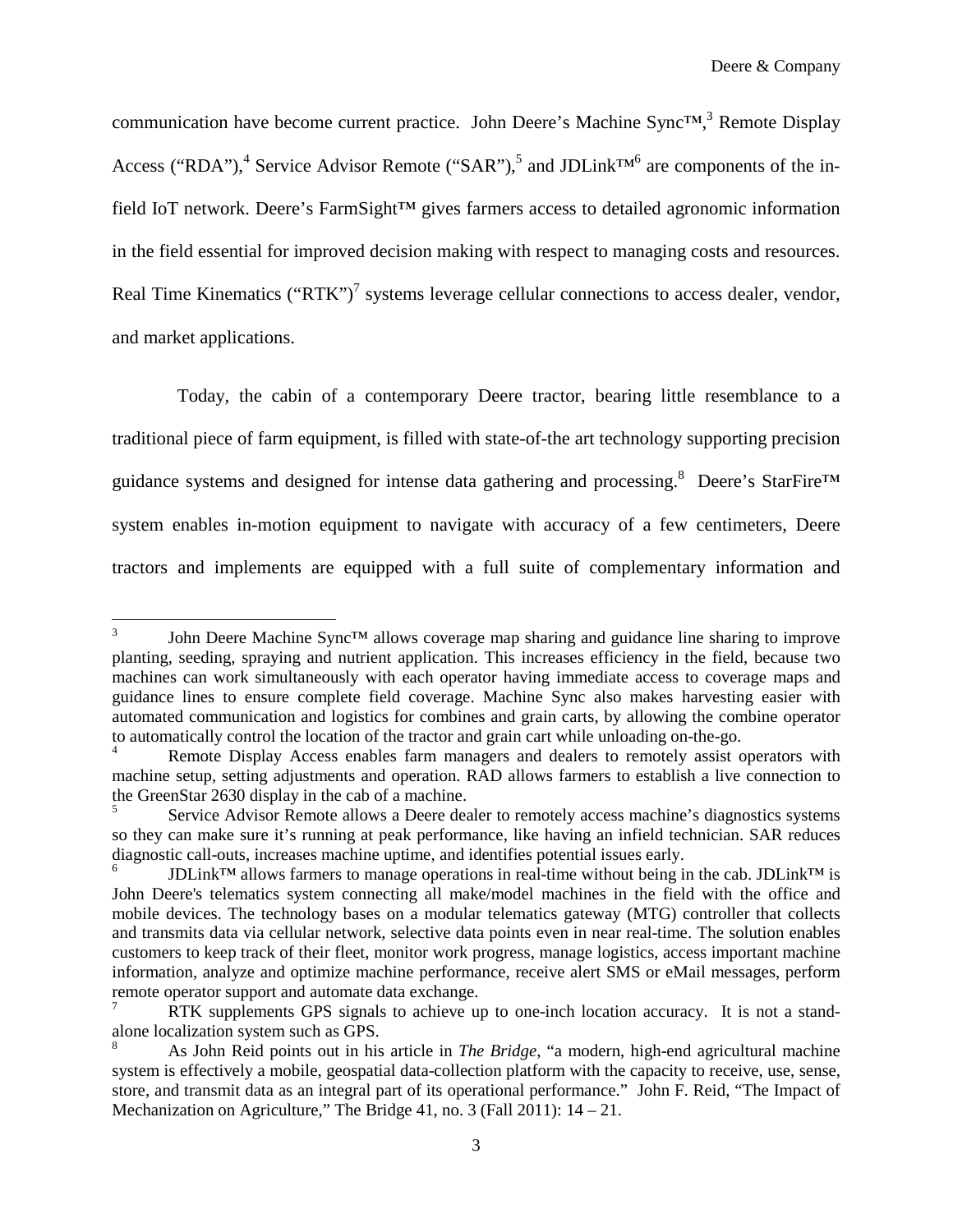Deere & Company

technology ("IT") applications.<sup>9</sup> The IT applications and state-of-the-art equipment used by today's farmers generate and consume tremendous amounts of data, and future IT applications will be even more real-time data driven and bandwidth intensive.

## **II. What are the most significant new opportunities and/or benefits created by IoT, be they technological, policy, or economic? (NOI Question 1(c))**

The emergence of IoT technologies is of central importance to the economic vitality of the nation's rural communities, generally, and to the agricultural sector, in particular. In fact, the rapid adoption of information technologies and services across the agricultural economy today is no less significant than was the introduction of mechanization to farming almost 100 years ago. Today's worldwide demand for food requires innovation that can increase yields from the same amount of land and lower costs, conserve water, and limit fertilizer and pesticides. The challenging economics of farming and the need to meet long-term demand have transformed agriculture in the U.S. and many other countries into a technology-driven sector increasingly dependent on IoT technologies.

Gone are the days when a producer's crop yield can be improved simply by using more and bigger agricultural machines. Instead of bigger, stronger and faster, it is easier, smarter, and more efficient. IoT in America includes not only smart meters and smart appliances, but also smart tractors, combines, and production systems. With the use of smart farming technologies incorporated into moving machinery and in the field, precision agriculture harnesses information technology to achieve material boosts in productivity.<sup>10</sup> Best practices for fields are identified in any given location. Modern agricultural machines equipped with state-of-the-art IoT

 $\frac{9}{10}$  Examples

<sup>10</sup> For example, informed decisions about irrigation, fertilization and harvesting can increase corn form profitability by \$5 to \$100 per acre. Precision Agriculture Eats Data, CPU Cycles: It's a Perfect Fit for Cloud Services, K. Marko, 8/25/15, at www.forber.com/sites/kurtmarko/2015/08/25/precision-agcloud.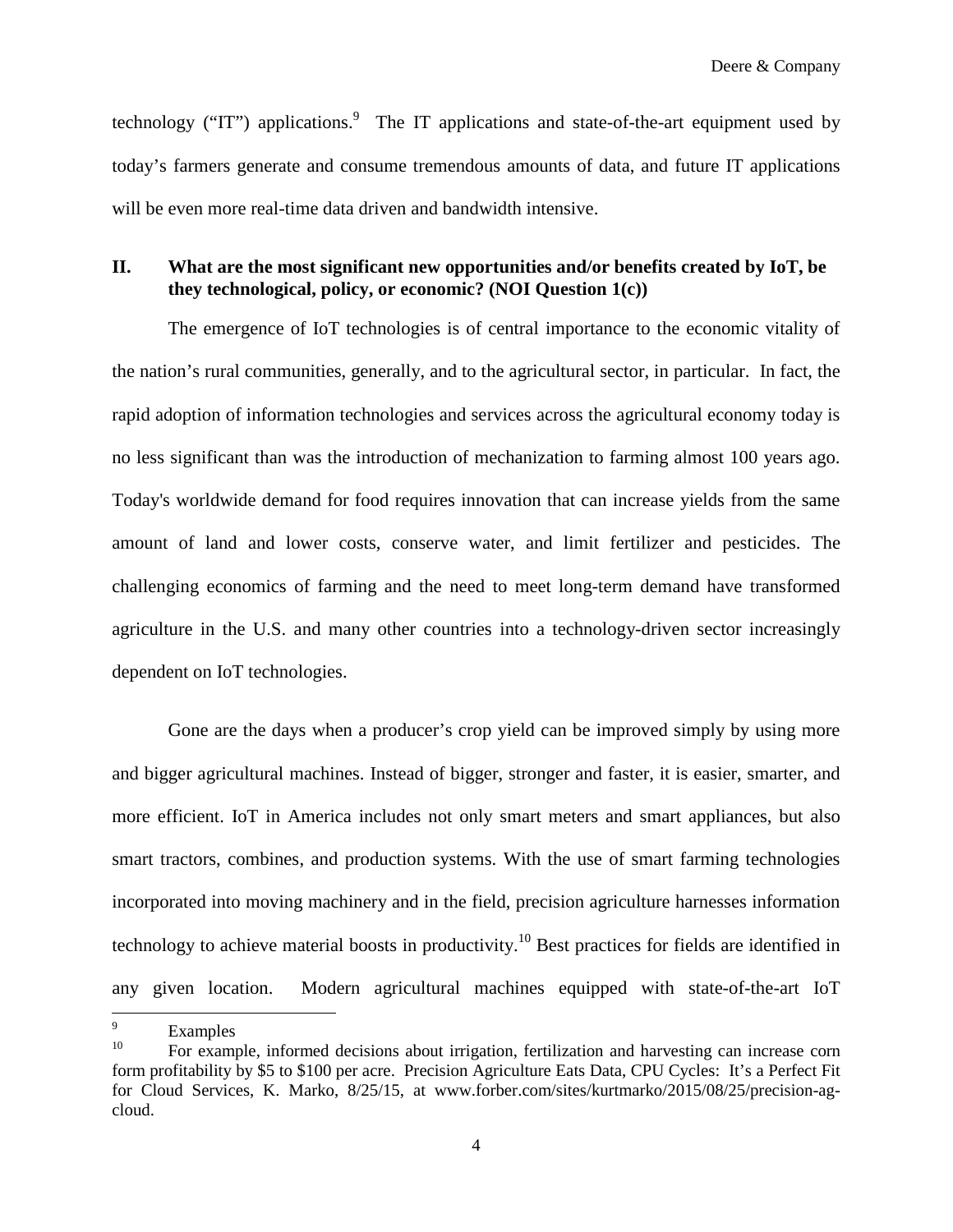technologies share data between and among machines, the farmhouse, and third-party vendors and dealers, 24 hours a day, capturing the full benefit of favorable weather conditions and peak growing seasons, and eliminating equipment downtime for repairs, reloading, refueling, etc. In addition to the economic benefits of smart farming with IoT, it also reduces the use of pesticides and conserves water. $^{11}$ 

As the world population continues to grow, farmers will more and more be compelled to look to innovative techniques to sustain unprecedented high levels of productivity and manage costs on an increasingly granular level. World population is projected to climb from approximately 7 billion today to approximately 9.7 billion by  $2050$ <sup>12</sup>. This means that every hour, there are an additional 9,000 new mouths to feed globally, which equates to roughly enough new people to fill Washington Nationals Park more than five times each and every day. As incomes around the world rise, animal protein becomes a larger component of average diets. This, in turn, generates greater demand for grains. In most of the world there is a rising trend in farm sizes, scale and specialization as economies develop. Looking into the future, IoT agricultural technologies will be a primary solution to squeeze more out of finite land resources.

It is worth noting that the stakes for the future of the Ag sector are high. Agriculture and agriculture-related industries contributed \$835 billion to the U.S. gross domestic product (GDP) in 2014, a 4.8-percent share.<sup>13</sup> The agricultural economy extends to a wide range of other sectors

<sup>&</sup>lt;sup>11</sup> Precision irrigation systems using weather data integrated from automated weather stations and meteorological soil-monitoring data found water reductions ranging from 11-50%. A combination of precision irrigation technologies, including wireless soil sensors, could reduce agricultural water consumption by 17% per year in California. *See* Pacific Institute, 2009.

<sup>12</sup> United Nations Department of Economic and Social Affairs, World Population Projected to Reach 9.7 billion by 2050, available at: http://www.un.org/en/development/desa/news/population/2015report.html.

<sup>13</sup> *See* USDA, Ag and Food Sectors and the Economy, available at: http://www.ers.usda.gov/dataproducts/ag-and-food-statistics-charting-the-essentials/ag-and-food-sectors-and-the-economy.aspx.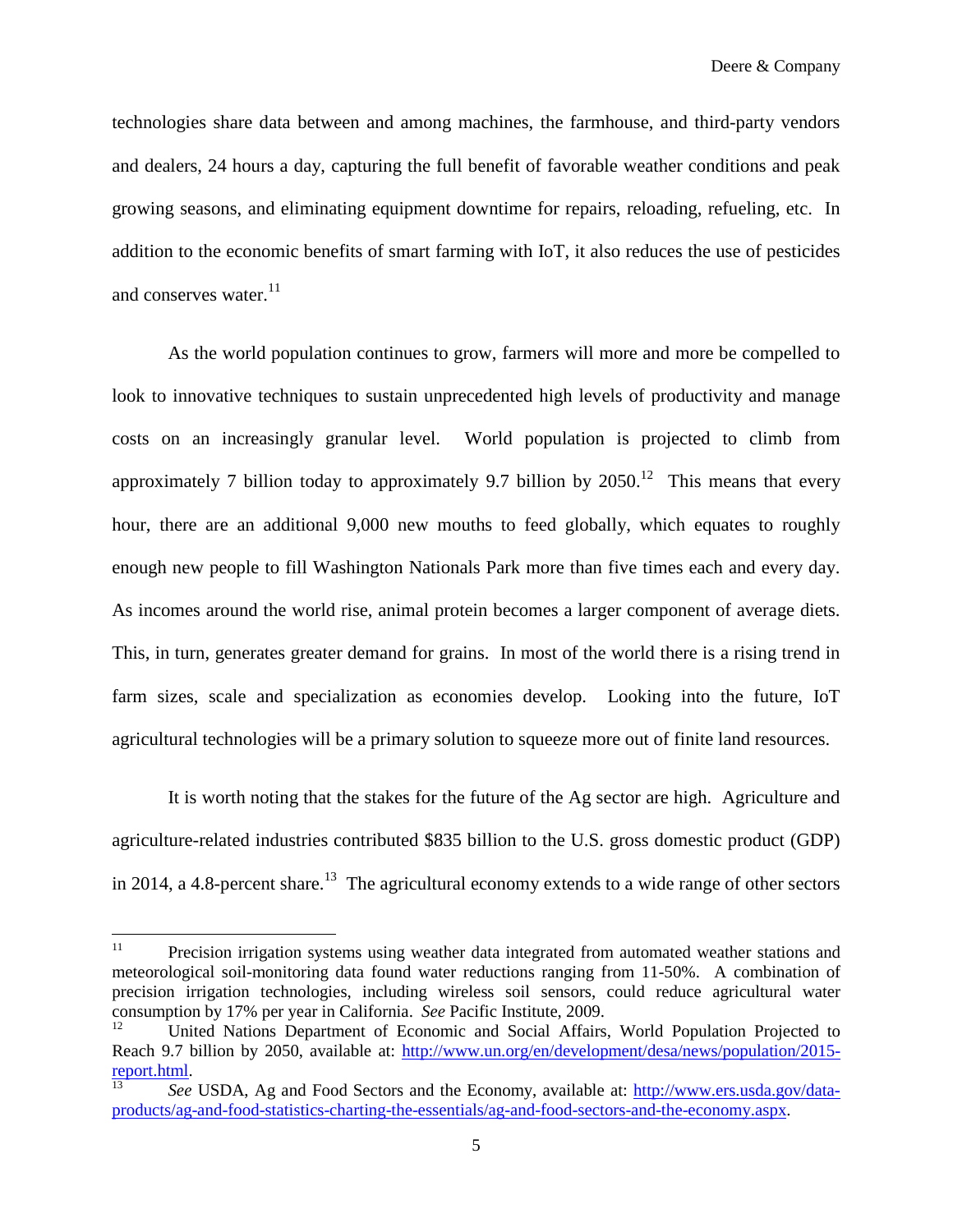that contribute added value to the economy. In 2014, 17.3 million full- and part-time jobs were related to agriculture—about 9.3 percent of total U.S. employment.<sup>14</sup> Direct on-farm employment provided over 2.6 million of these jobs. $15$  Employment in related industries supported another  $14.7$  million jobs.<sup>16</sup>

# **III. With respect to current or planned laws, regulations, and/or policies that apply to IoT: Are there examples that, in your view, unnecessarily inhibit IoT development and deployment? (NOI Question 3(b))**

Deere encourages the U.S. Government to announce a policy that commits to streamline government processes to approve and foster innovative IoT technologies where possible. Current and future laws and procedures should be reexamined with this priority in mind. For example, the FCC recently granted Deere a rule waiver to enable the use of unlicensed, low power fixed white space devices in motion on agricultural equipment for broadband machine-tomachine data communications to support agricultural applications.<sup>17</sup> In its Order, the FCC acknowledged the public interest benefits of Deere's proposed services: "there is a stronger public interest benefit in granting these waivers than in strictly applying the rule. Granting these waivers will support broadband M2M communications among farm equipment and a broad variety of agricultural applications aimed at increasing the efficiency of commercial agricultural producers' operations, materially increasing crop yields and reducing food production costs, thereby benefiting consumers and the economy."<sup>18</sup>

<sup>&</sup>lt;sup>14</sup> *See id.*<br><sup>15</sup> *See id.* 

 $\frac{15}{16}$  *See id.* 

 $\frac{16}{17}$  *See id.* 

<sup>17</sup> *See In the Matter of Deere & Company Request for Limited Waiver of Part 15 Rules for Fixed White Spaces Devices*, Order, ET Docket No. 15-184 (2016).

<sup>18</sup> *See id.*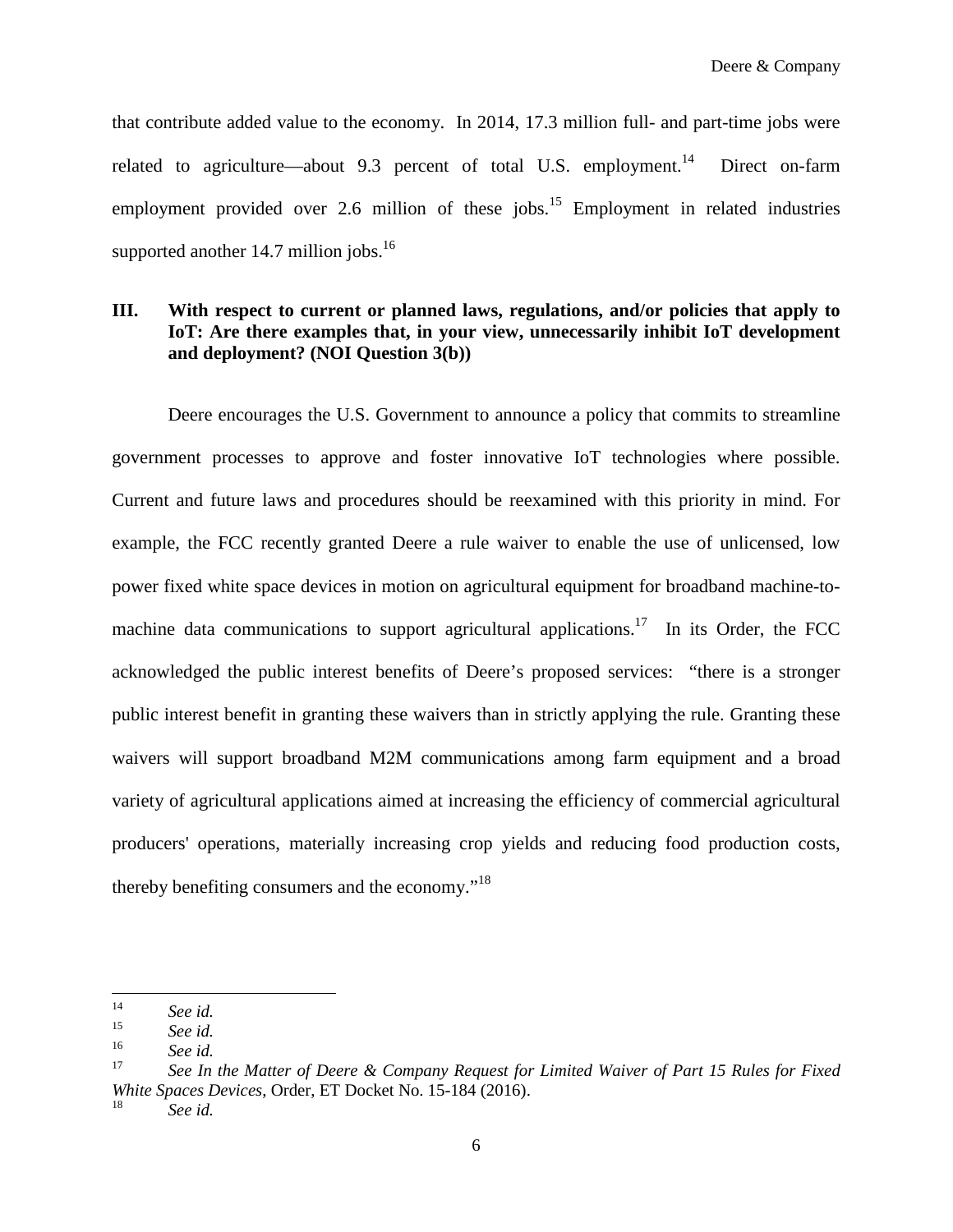The grant of this rule was a positive step in the development of innovative IoT technologies to serve rural agricultural needs. Deere commends the FCC's action here and supports further flexibility and streamlining of regulatory licensing and equipment requirements and procedures where possible to encourage further IoT development and innovation. In that regard, Deere encourages further examination of whether and to what extent municipal zoning and permitting laws are inhibiting infrastructure deployments of IoT devices and transmitters. Inflexible regulatory requirements and prolonged approval procedures present an administrative and timing burden that inhibits development and deployment of innovative IoT technology.

Furthermore, conduit installed with the support of federal funds (i.e., through the Federal Communications Commission's ("FCC's") Connect America Fund ("CAF") or "Dig Once" programs) should be made available to third parties on reasonable rates, terms and conditions to support the goals of universal service and competition.

## **IV. What factors should the Department of Commerce and, more generally, the federal government consider when prioritizing their technical activities with regard to IoT and its applications, and why? (NOI Question 7)**

Given that agricultural operations are an important  $-$  and often the most important  $$ economic driver in many rural areas, Deere urges the U.S. Government to consider the interests of rural economies and populations by eliminating technological barriers to the development of rural IoT technologies. In this regard, government priorities should focus on (1) protecting navigation through GPS and other GNSS systems; (2) funding broadband deployment, specifically for rural agricultural operations on croplands; and (3) bolstering infrastructure to ensure that agricultural producers have flexibility to pick the appropriate technology for their needs. Deere expands on these areas of interest below while answering other critical questions asked in the NOI.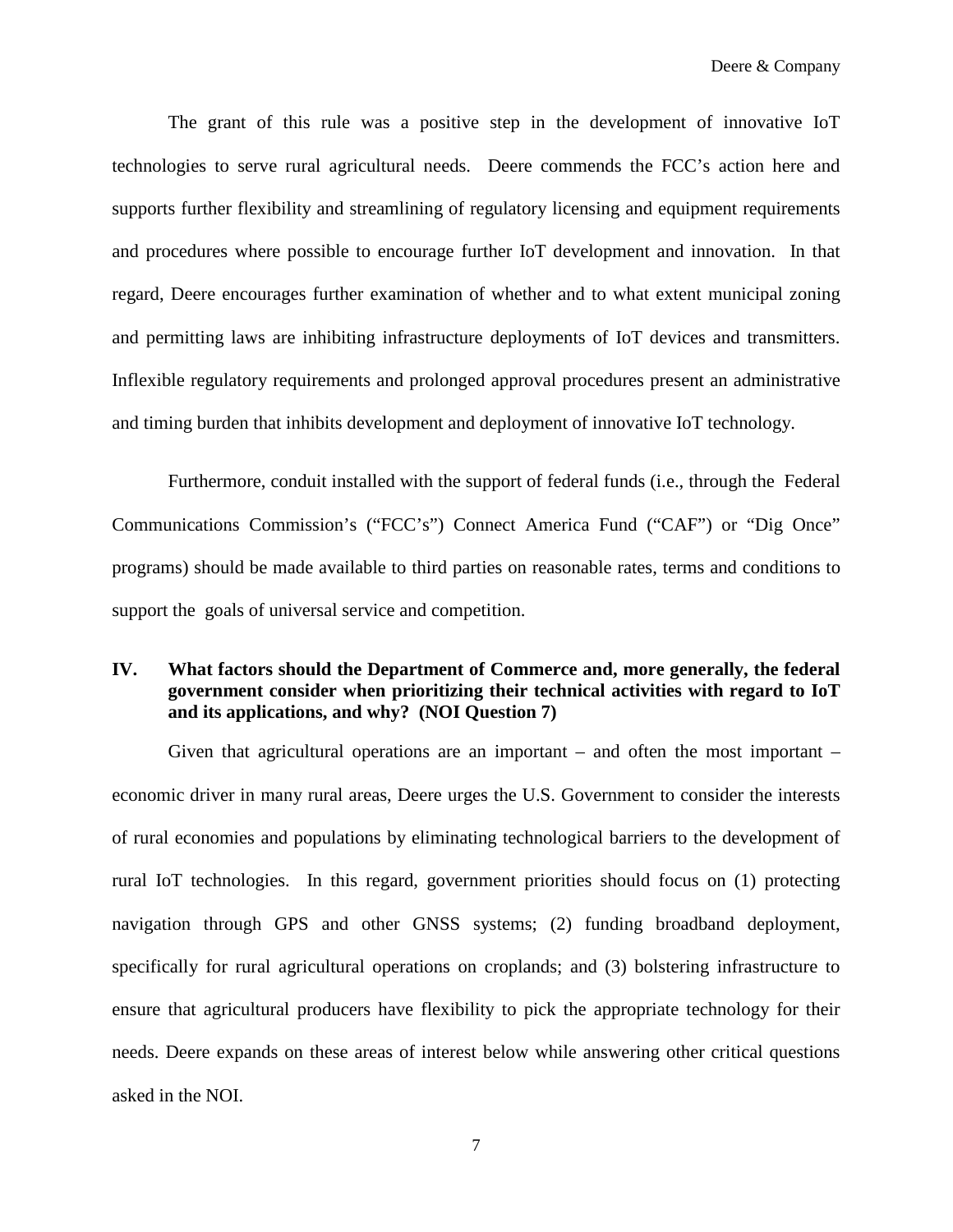- **V. With respect to current or planned laws, regulations, and/or policies that apply to IoT: Are there examples that, in your view, unnecessarily inhibit IoT development and deployment? (NOI Question 3(b))**
	- **A. What technological issues may hinder the development of IoT, if any? (NOI Question 6) What can the government do, if anything, to help mitigate these technical issues? (Question 6(b))**

#### 1. Government Policies Must Protect Navigation through GPS

In keeping with other broad trends in commercial applications, precision agriculture relies on location and navigation services provide by the United States Global Positioning System ("GPS") and other ("GNSS") systems such as GLONASS, Galileo and Compass. Deere's high precision agricultural equipment (and other similar precision agriculture equipment) augments its navigation signals with data obtained from a receive-only vehicle mounted mobile earth station that receives satellite signals covering the United States. This correctional data stream greatly enhances the information the on-board equipment receives simultaneously from GPS enabling the operators of agricultural equipment to pinpoint their locations to within 10 centimeters.

The augmented navigation systems that are integral to precision farming rely on robust and interference-free GPS signals, 24 hours a day, 365 days a year. As just one of many IoT systems that rely on unimpaired location services, it is imperative to precision agriculture that government policies continue to protect GPS as a national resource. To that end, Deere urges the NTIA to explicitly state in the report emerging from this proceeding that continued widespread access to interference-free GPS and GNSS signals are critical to existing IoT systems and to recap the future benefit of further IoT innovation. In particular, initiatives to permit uses in adjacent spectrum must be examined to ensure that the proposed use does not interfere with GPS and high precision navigation services.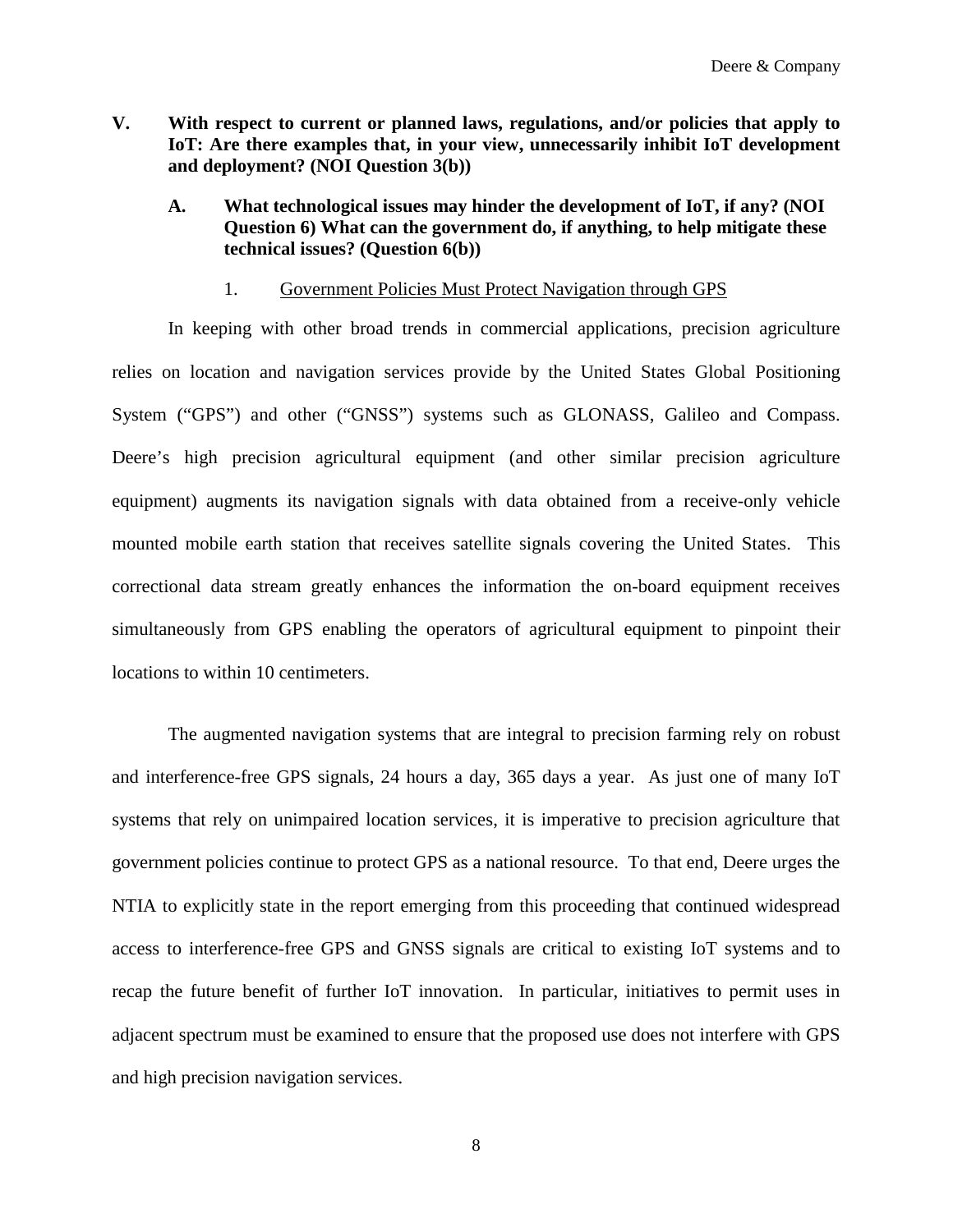## 2. Availability of Network Infrastructure: Government Broadband Subsidies for Rural Areas Should Focus on Agriculture, Specifically Croplands

Existing government efforts to promote broadband deployment in rural areas have historically assessed broadband availability or unavailability based on the state of broadband coverage in population centers, namely residential areas, along with "anchor institutions" identified as schools and hospitals. While this approach identifies needs of people at their homes, it often can mask a severe lack of broadband access in business and commercial locations in rural areas thus overlooking the need for broadband access to the very locations that are the economic lifeblood sustaining the rural community. Deere respectfully suggests that U.S. government agencies, including the FCC, with broadband deployment mandates update the way they assess the need for broadband in rural communities. In particular, Deere recommends that agencies with deployment mandates view availability through an additional lens – one that incorporates geographic and functional usage that captures the importance of promoting broadband access to economic centers.

An important example of this is the need to assess broadband availability in areas of agricultural operations – specifically, croplands and the farm institutions that manage the farming operations. Broadband infrastructure and services are sorely needed to support the growing demand in the agricultural sector for machine-to-machine services to optimize efficiencies in operations, provide real time access to market data and transactions, and manage vendor and materials resources. Together, croplands and farm institutions represent the economic drivers to most rural communities in the United States. As such, farm institutions or crop operations should be considered an "anchor institution" in those programs that provide support to specific functions. Similarly, Deere recommends examining "cropland" coverage as a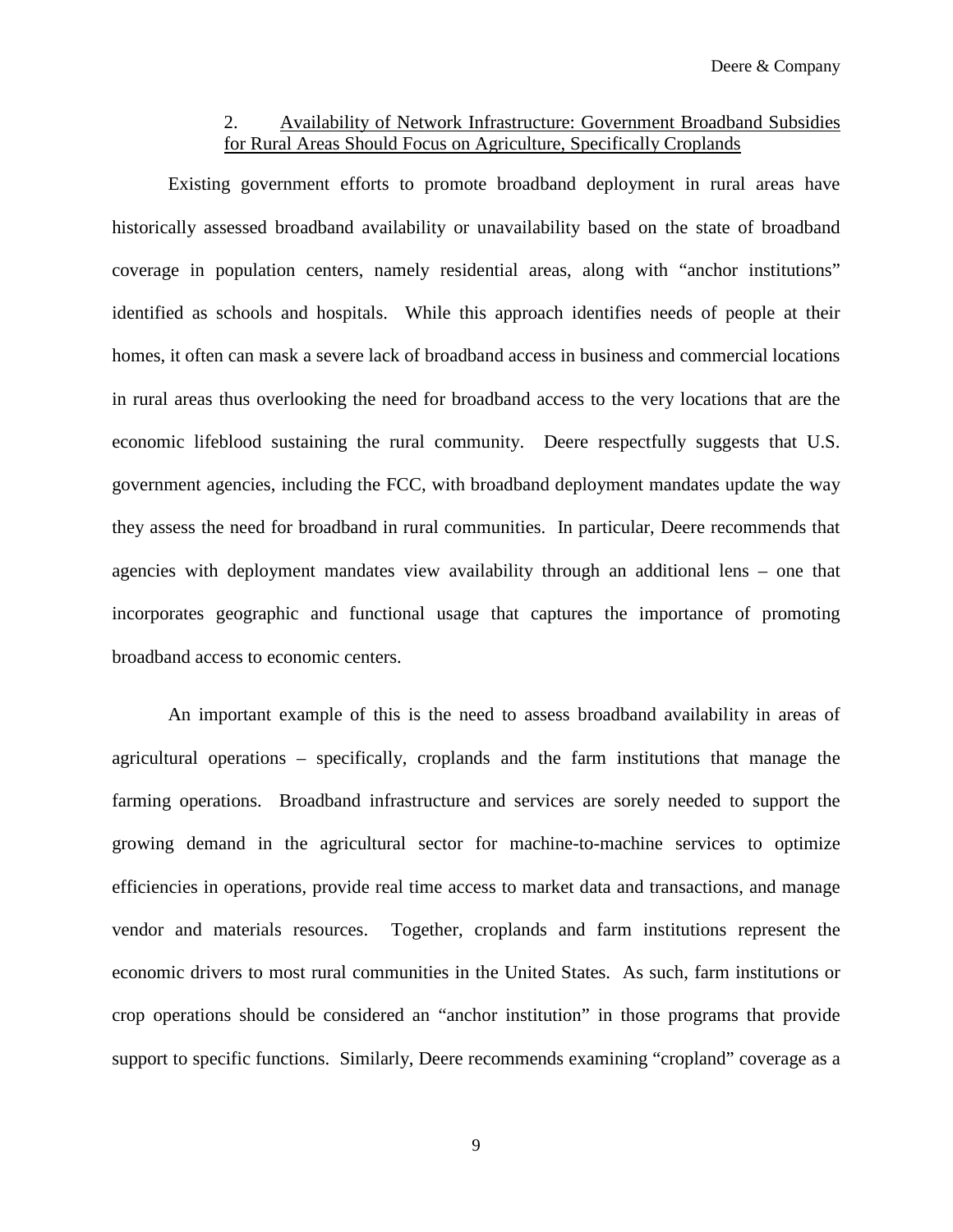key indicator of where broadband deployment gaps exist in the United States.<sup>19</sup> By supporting increased broadband deployment to those areas where most farming operations occur (*i.e.*, in the fields), IoT technology will be able to increase economic efficiency, improve environmental stewardship, and enhance food safety.

Deere strongly supports using the Connect America Fund ("CAF") to provide affordable broadband access to rural areas, including cropland areas, to ensure that agricultural producers have the communications capacity to use IoT technology. The FCC's *2011 Connect America Fund Order* redirected the universal service system from supporting voice to supporting broadband.<sup>20</sup> Government agencies, specifically the FCC, should continue to ensure that CAF funding – whether for wireline or wireless service; whether allocated for price-cap carriers or small rural telephone companies – is properly focused on bringing broadband to the unserved and underserved rural areas where support is most needed, including agricultural farm and cropland.

Deere is concerned that the current rural broadband support programs administered by the FCC do not place sufficient priority on providing access to the full suite of technology options. Fiber, including fiber in the middle mile that supports last mile fiber and last mile wireless, is important to broadband coverage but it must not be the exclusive technology choice. In some circumstances, wireless access may be the best or even the only feasible solution.

<sup>19</sup> *See* Comments of Deere & Company, GN Docket No. 15-191 (filed Sept. 15, 2015).

<sup>&</sup>lt;sup>20</sup> *See Connect America Fund*, Report and Order and Further Notice of Proposed Rulemaking, 26 FCC Rcd 17663 (2011).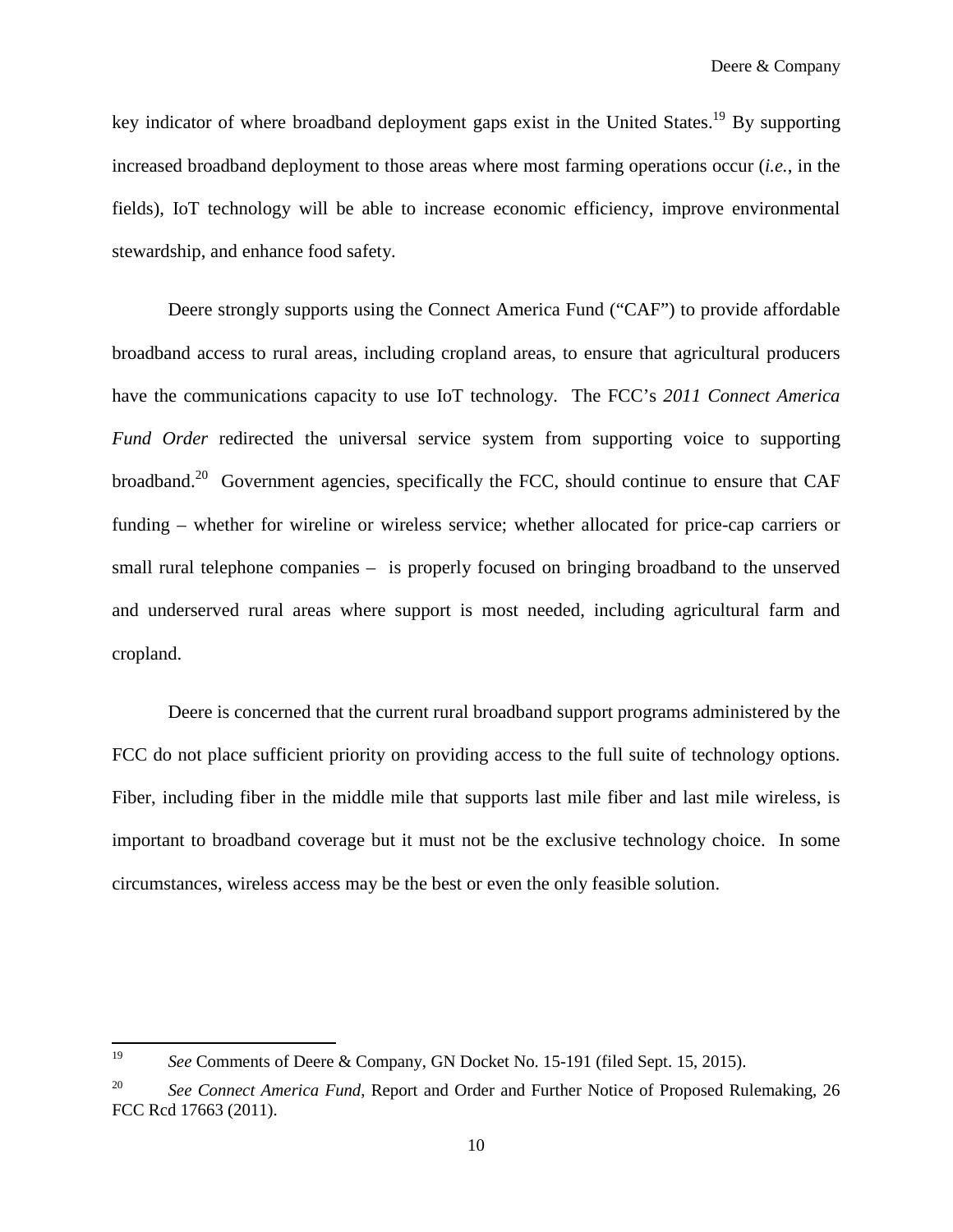**B. How will IoT place demands on existing infrastructure architectures, business models, or stability? (NOI Question 8) What role might the government play in bolstering and protecting the availability and resiliency of these infrastructures to support IoT? (NOI Question 10) What effects, if any, will Internet access have on IoT, and what effects, if any, will IoT have on Internet access?(NOI Question 18(c)) What role, if any, should the government play in ensuring that the positive impacts of IoT reach all Americans and keep the negatives from disproportionately impacting disadvantaged communities or groups? (NOI Question 18(d))**

### 1. Government Rules and Funding Should Promote Rural Access for the Full Suite of Technologies to Support IoT

As the U.S. agricultural economy becomes increasingly data dependent, insufficient access to broadband has hindered the full potential of IoT technology. Much of the future of enhanced farming efficiency and productivity turns on the grower's ability to gather, process, and transmit data using advanced information and communications technologies. Technologyequipped machine solutions enable agronomic data collection, analysis and required reliable widespread access to broadband connections.

For this purpose, government rural broadband funding initiatives should promote the deployment of the full range of infrastructure necessary to support innovative IoT solutions in rural areas, including areas where construction, forestry, agriculture, and mining machines operate. To enable real-time sharing of data and communications, precision agriculture technology requires access to reliable mobile, fixed wireless, and wireline broadband services. While fixed broadband has penetrated the residential and business areas of many rural communities, the cropland areas (and similarly, ranchlands) where farming is done lags behind in adequate fixed and mobile broadband access.

Enabling farmers to utilize M2M data fully requires significant improved communications capacity and access to high speed mobile broadband. Today, many of Deere's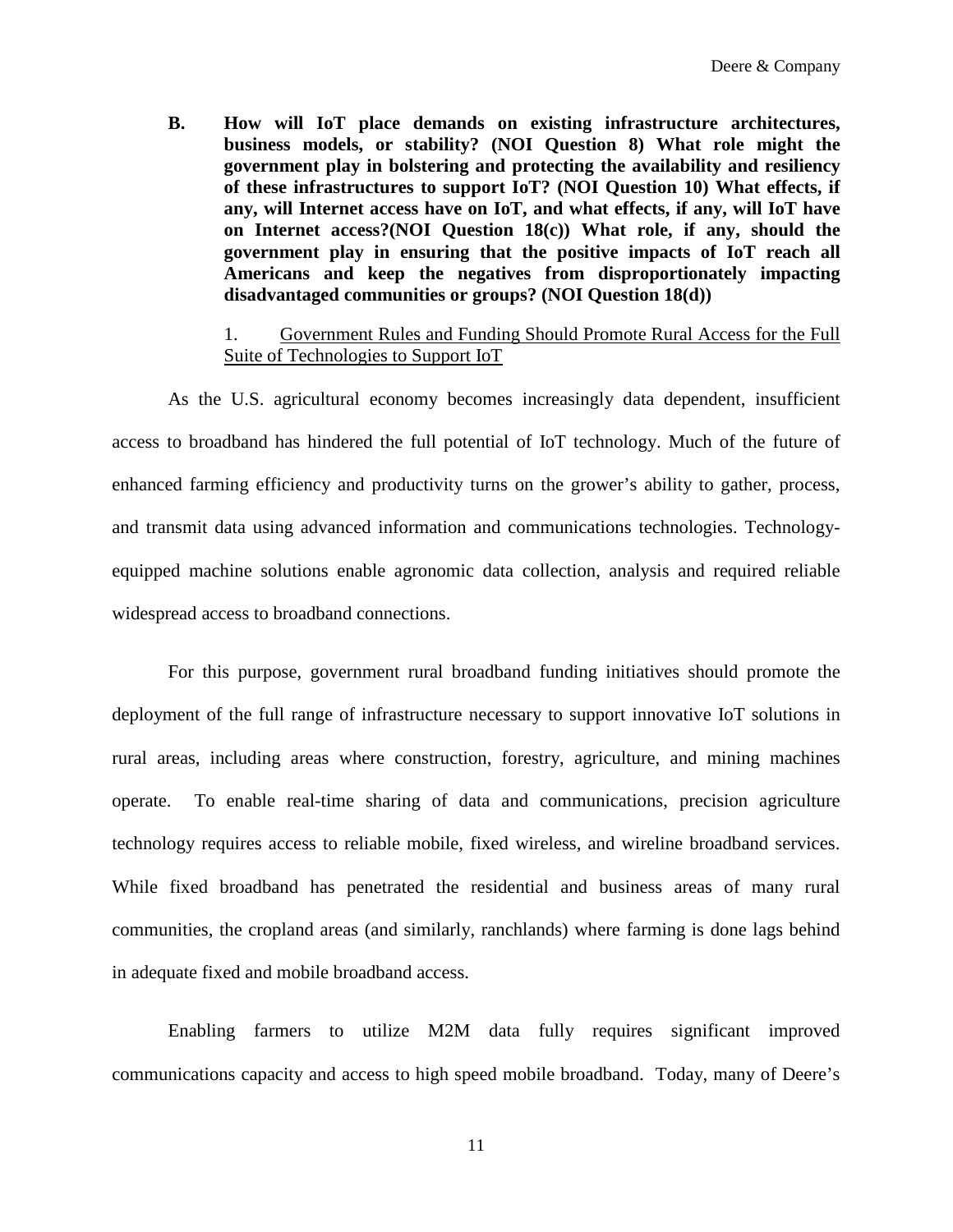customers are challenged with a lack of adequate cellular coverage in the fields where agricultural equipment operates. Deere's JDLink™ data service, for example, currently relies on the cellular telephone network to transmit telemetric machine operation data. The lack of coverage needed for these solutions to transmit telemetric data from the machines is already a concern, but the shortfall in coverage will only become more problematic as data volumes increase.

Due to significant gaps in cell coverage in rural areas where farm machines operate, today JDLink™ data transmissions have only a 70% successful call completion rate. Absent significant improvements in cell coverage in cropland areas, Deere expects that this figure will drop to about 50% in two to three years as agricultural demand for broadband services increases. These data communication services depend on stable, reliable high speed connections to equipment operating in remote locations. This is not a problem that can be resolved by relying on satellite services or even more spectrum. In addition to fiber-to-farm buildings, rural areas need more wireless antenna towers, all of which must be connected by fiber backhaul to the broadband network provider. Towers provide the wireless coverage – the problem is there are simply not enough towers in the cropland areas where significant productivity enhancements could be gained. Government agencies should examine ways to remove regulatory barriers to the deployment of tower and backhaul infrastructure in rural areas, and seek to stimulate business funding for this critical national infrastructure. For these reasons, Deere supports the retention and expansion of the CAF, the Mobility Fund, USDA's Rural Utility Service, and other funding sources, as well as infrastructure policies and rules aimed at supporting expansion of rural mobile services.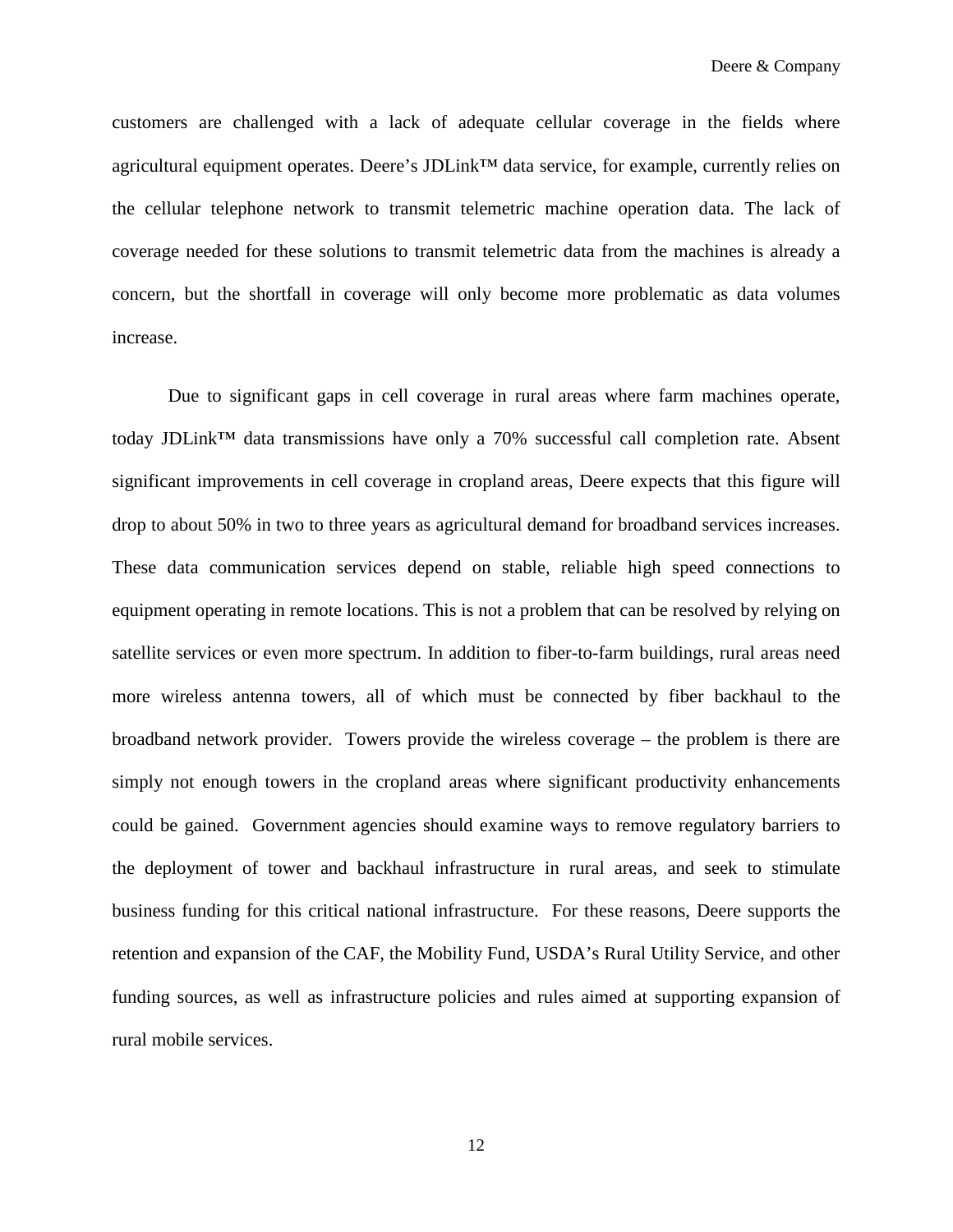Deere recommends that the FCC avoid preferences for fiber over wireless in the distribution of CAF support. The method by which CAF funds are distributed will determine whether rural families and businesses in agriculture will have the flexibility they require to apply the technology solution – whether fixed or wireless or some combination of both – that best meets their particular needs. If a wireless service is a superior option for particular areas based on the cost and other efficiencies that apply to the equipment, terrain, distance and other specific attributes of a locale to be served, then wireless providers should not be precluded from competing on an equal basis for available funds.

#### 2. The Mobility Fund II Should be Retained and Expanded

Mobile broadband services are essential to broadband deployment in rural areas where infrastructure, land acquisition, and right-of-way cost to serve large areas can be high, and the potential subscriber population can be small relative to urban and suburban areas. To enable real time sharing of data and communications, including M2M and M2F interactions, precision agriculture requires access to both reliable wireless and wireline broadband services. However, today's reality is that access to mobile and fixed broadband coverage in the fields where agriculture equipment operates falls short of what is needed now, and what will be needed in the future.

Despite the growing demand for and importance of mobile services in rural areas, the FCC's current commitment to the Mobility Fund is in real question and it has even suggested that it may not continue the fund. Deere has long supported the creation and use of the Mobility Fund as a means of targeting deployment of broadband coverage to rural and cropland areas. The FCC's early plans contemplated a Mobility Fund Phase II but today, more than 5 years later, that fund is yet to become a reality. The Commission has since revised the program to retarget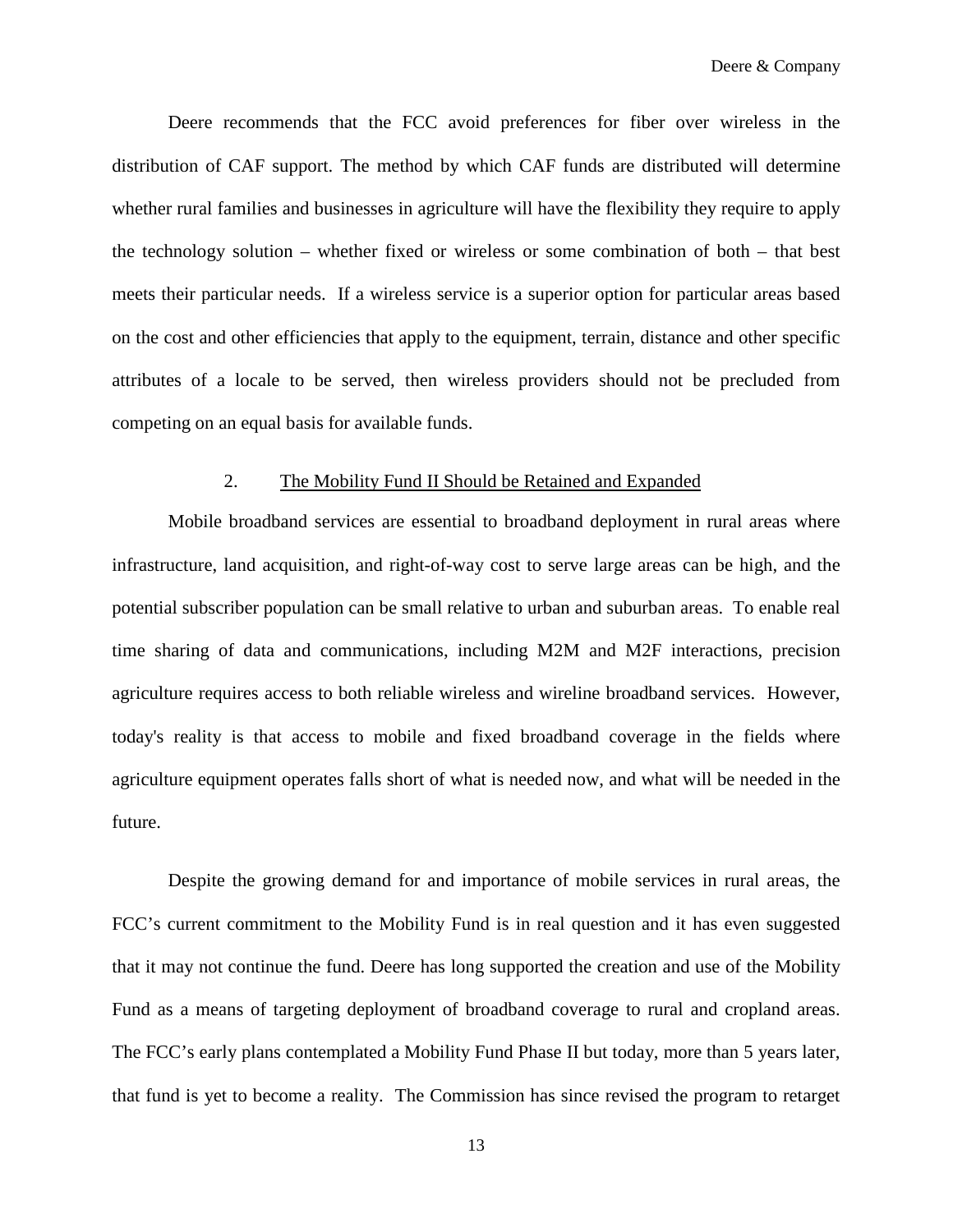funds to support 4G LTE mobile broadband and voice service and in 2014, the FCC asked for further input on how best to distribute Mobility Fund Phase II support. Now, two and a half years later, the FCC has yet to adopt rules to implement Mobility Fund Phase II and the effort appears to be stalled. The FCC should confirm that expanded broadband in rural areas is a current priority by issuing a decision that preserves and even expands the Mobility Fund Phase II. Although there is a need to update these support programs to better ensure coverage of agricultural areas, the FCC can and should act promptly to confirm the status of the Mobility Fund Phase II while considering further updates. In addition, as government agencies develop this and other funding mechanisms in the future, the FCC and other funding agencies should promote wireless coverage of areas of intense agricultural use by recognizing a specific category of "cropland" for determining mobile broadband coverage.

### **VI. What impact will the proliferation of IoT have on industrial practices, for example, advanced manufacturing, supply chains, or agriculture? (NOI Question 13) In what ways could IoT affect and be affected by questions of economic equity? In what ways could IoT potentially help disadvantaged communities or groups? Rural communities? (NOI Question 19)**

Today, agriculture producers are able to farm to within a few centimeters of accuracy thanks to innovative GPS-enabled positioning systems that are now standard on virtually all modern farming equipment, as supplemented with data available from satellite signals. Using these high precision techniques, advanced agricultural equipment and services now include technology that provides real-time agronomic data that can be analyzed to optimize the precise amount of seed, fertilizer and pesticides needed, reduce costs for fuel, labor, water, and identify best practices for fields in a given location. Where possible, producers using these precision agriculture techniques communicate via high-speed wireless broadband with customers and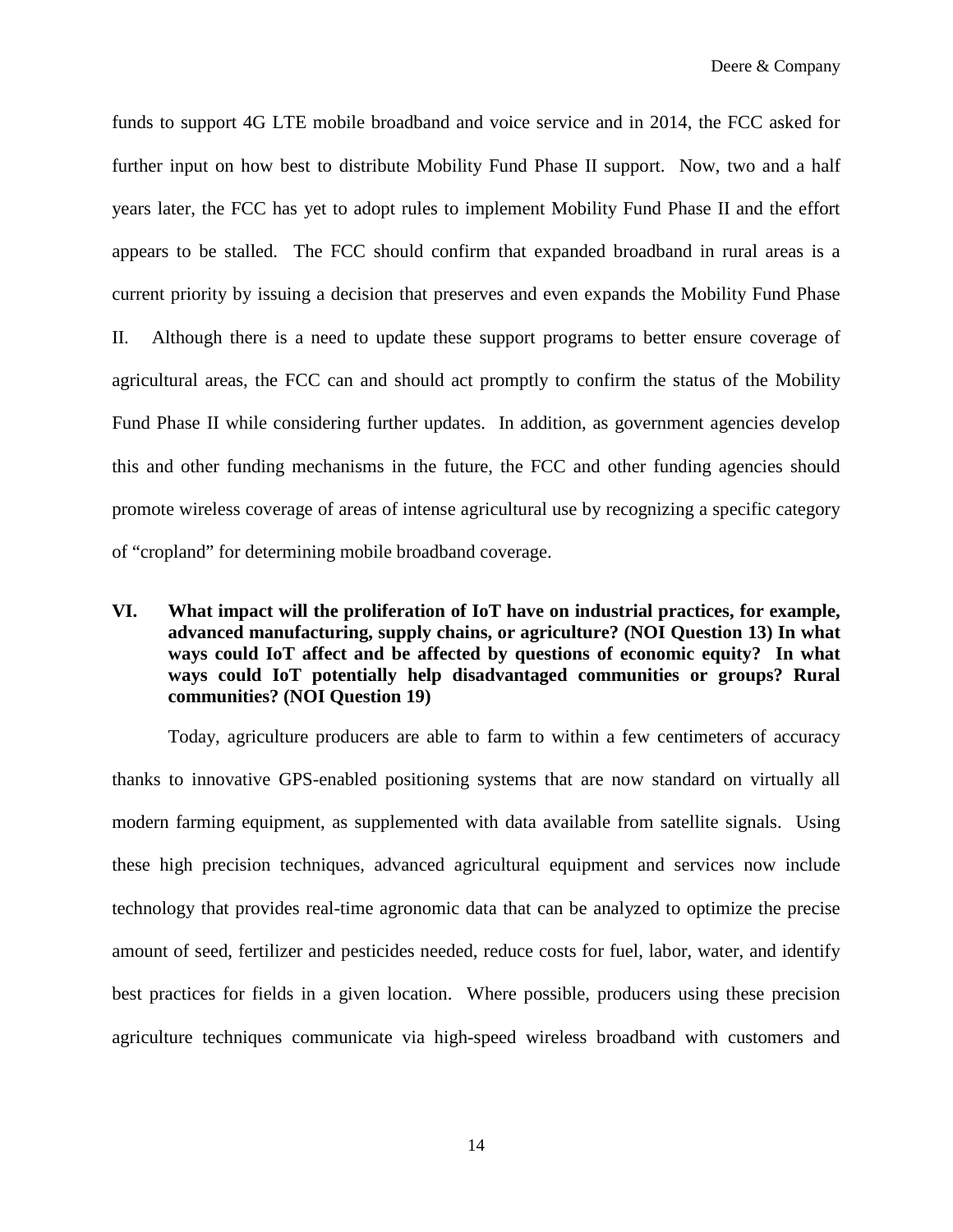Deere & Company

vendors, follow commodity markets, obtain real-time information on field conditions, weather and other environmental factors, and manage fleets and regulatory compliance.

For example, when the farmer leaves his field in the fall, he is able to share harvest yields directly and immediately with trusted agronomist advisors. This helps the advisor to prescribe the appropriate amount of nutrients to be added back to the soil, based only on what the farmer took off at harvest, and ensure those nutrients are added and incorporated before winter. The farmer can also make decisions on which seeds to buy for next year, taking advantage of early order price discounts. By reducing inputs, improving resource management, minimizing land impacts and lowering costs, these technologies are delivering the promise of sustainability on the farm.

In a recent hearing before the Senate's Subcommittee on Communications, Technology, Innovation, and the Internet, Darrington Seward from Seward & Son Planting Company, a family farming business, shared real examples of how innovative technologies and broadband is helping to realize the economic and commercial potential of precision agriculture.<sup>21</sup> According to Mr. Seward, precision agriculture is essential to running their farms in several forms:

- **Soil management and health.** Precision agriculture uses a variable-rate application of nutrients to ensure that every area of soil receives exactly the proper amount of nutrients needed, without wasting or inefficiently applying nutrients.
- **Planting.** Seward uses hydraulic drives and rate controllers that govern the amount and spacing of planting seeds in a field, which has increased planting speed. This allows more seed to be planted underneath a pivot circle where irrigation can maximize yield. High speed broadband allows real-time monitoring of each individual row being planted, which is imperative for quality control.

<sup>&</sup>lt;sup>21</sup> Statement of Darrington Seward of Seward & Son Planting Company (2016), available at https://www.commerce.senate.gov/public/\_cache/files/86a9b24c-e124-4b4b-a701 f0fe165be074/F3297DD6CC57D51B9EA2A54F209F07E3.darrington-seward-testimony.pdf.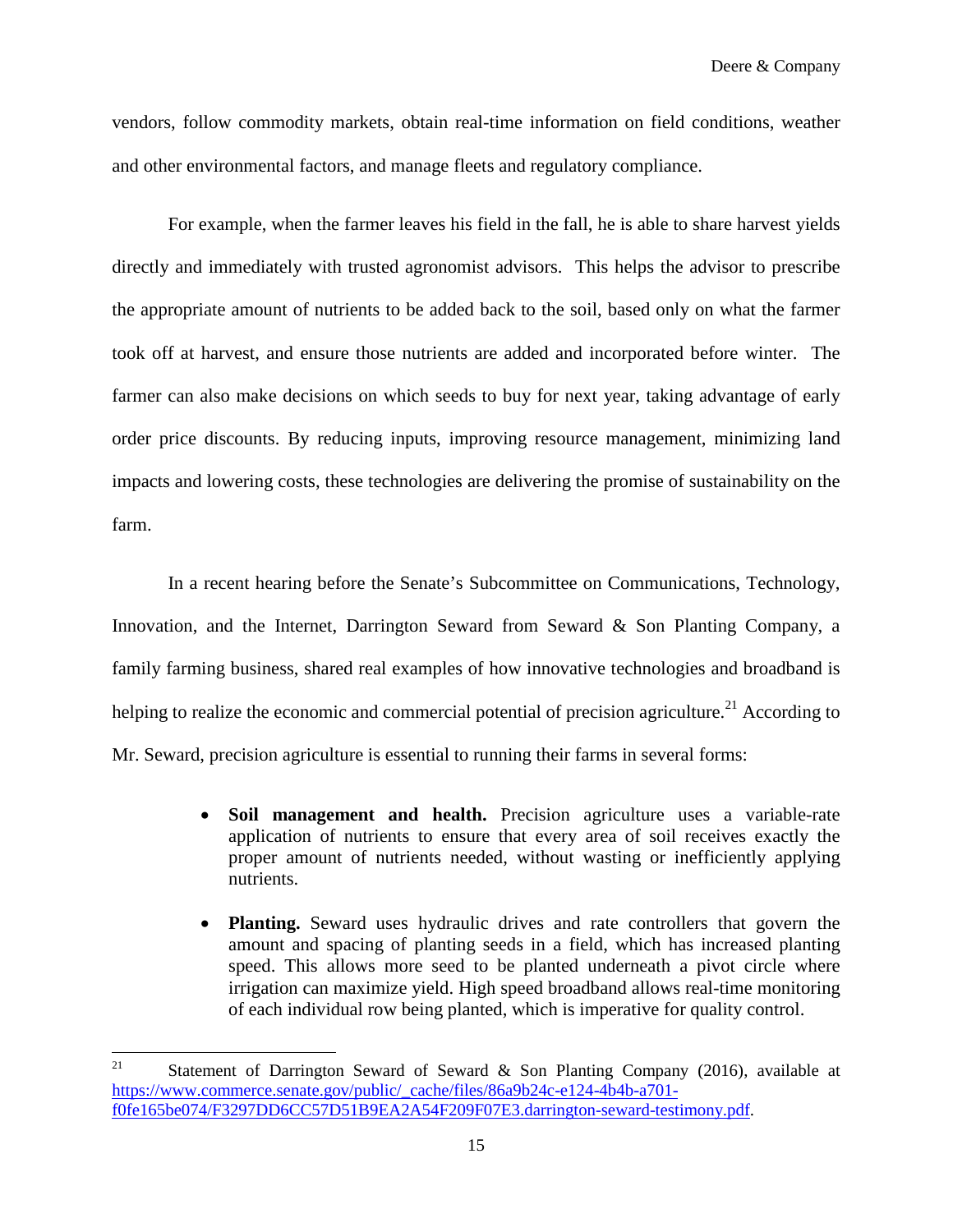- **Crop Harvesting.** Monitoring applications allow agriculture producers to check a combine's performance in real time and make critical decisions about the speed and temperature at which to operate machinery, optimize storage capacity, calculate relative moisture needed to maintain freshness or dehydrate as needed, and get a real time look at crop yields.
- **Machine Communications.** Continuous monitoring of machine performance is extremely important, as improperly set machines experience technical issues could result in any number of costly operational problems, including improperly planted crops, improperly applied fertilizers, herbicides, or pesticides, lost efficiencies, or even yield loss. Machine communications reduce machine downtime and avoid costly delays in field activity.
- **Irrigation.** Irrigation systems can report its position and the amount of water being applied in real time, and irrigation wells can record the exact amounts of water being applied. The capabilities of smart irrigation systems allow farmers to efficiently manage large acreages with fewer men, increasing productivity.<sup>22</sup>

<sup>22</sup> *See id.*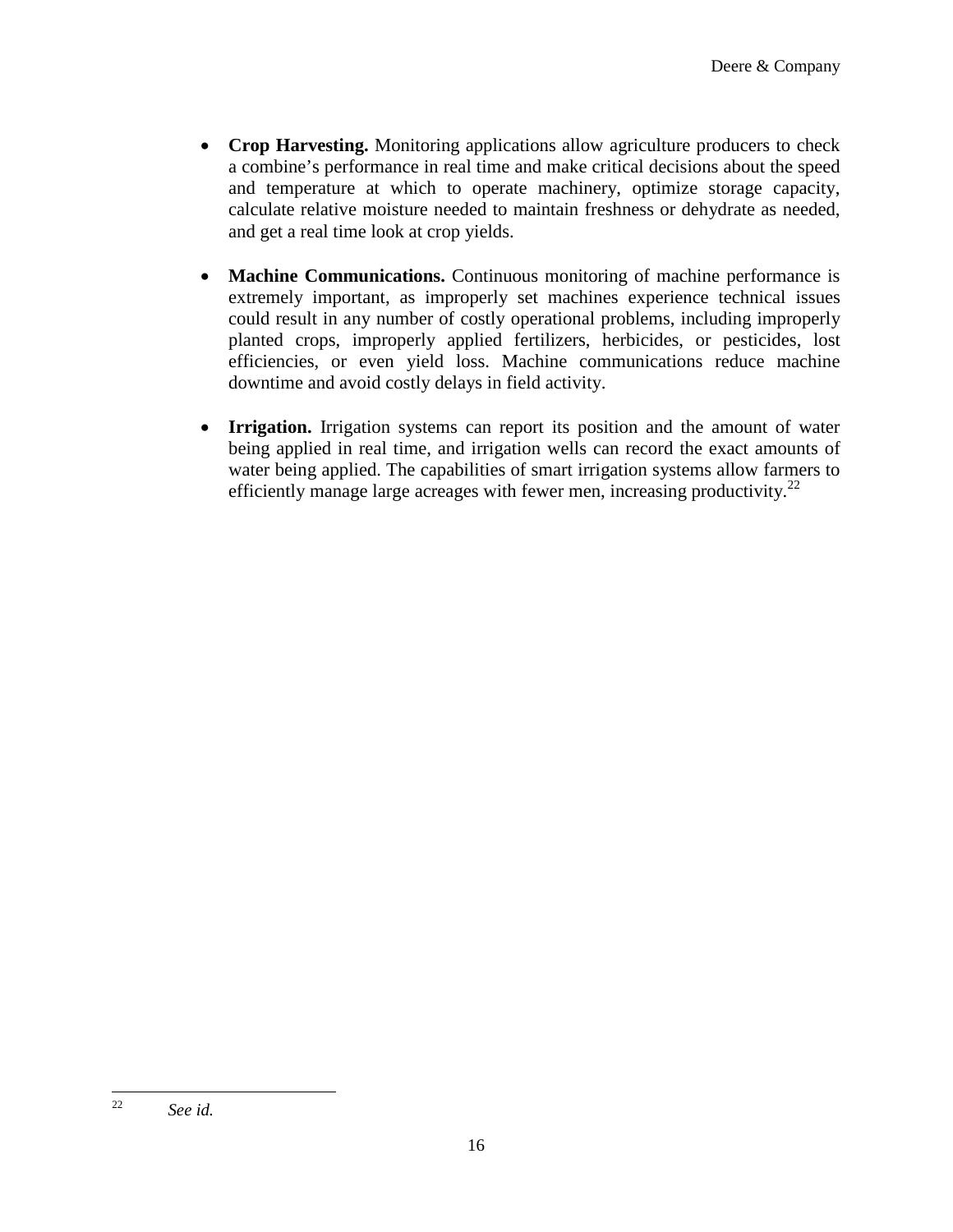# **VII. Conclusion and Action Points**

Deere appreciates NTIA's efforts to examine the role of the U.S. Government in the

advancement of IoT technologies, and encourages consideration of the steps described in these

comments. In particular:

- the U.S. Government should announce a policy that commits to streamline government processes to approve and foster innovative IoT technologies where possible.
	- o Deere encourages further examination of whether and to what extent municipal zoning and permitting laws are inhibiting infrastructure deployments of IoT devices and transmitters.
	- o Further, conduit installed with the support of federal funds (i.e., through the FCC's Connect America Fund or "Dig Once" programs) should be made available to third parties on reasonable rates, terms and conditions to support the goals of universal service and competition.
- the U.S. Government should consider the interests of rural economies and populations by eliminating technological barriers to the development of rural IoT technologies.
- the NTIA should explicitly state in the report emerging from this proceeding that continued widespread access to interference-free GPS and GNSS signals are critical to existing IoT systems and to reap the future benefit of further IoT innovation.
	- o U.S. government agencies, including the FCC, with broadband deployment mandates should update the way they assess the need for broadband in rural communities. In particular, Deere recommends that agencies with deployment mandates view availability through an additional lens – one that incorporates geographic and functional usage that captures the importance of promoting broadband access to economic centers.
	- o Deere recommends examining "cropland" coverage as a key indicator of where broadband deployment gaps exist in the United States.
- the Connect America Fund should be used to provide affordable broadband access to rural areas, including cropland areas, to ensure that agricultural producers have the communications capacity to use IoT technology.
- the FCC (and other federal agencies) should avoid preferences for fiber over wireless in the distribution of funding support.